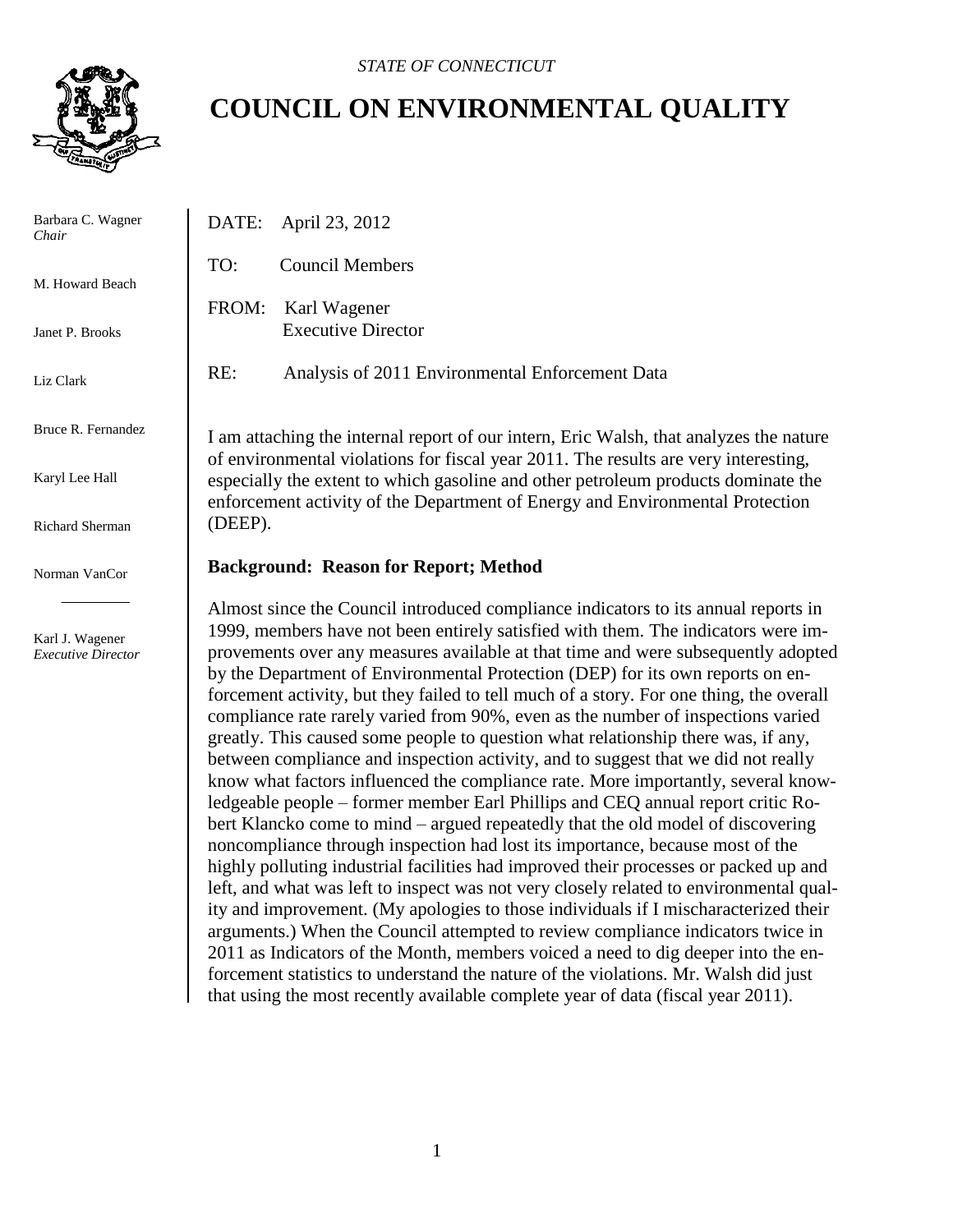DEEP and its predecessor (DEP) issued 944 Notices of Violation (NOVs).<sup>1</sup> Mr. Walsh created a data base and categorized the violations in several different ways to give us an idea of who the violators were and what they did (allegedly) that was illegal.

## **Results**

A packet of charts is attached. Here are some of the highlights:

1. The majority of NOVs issued to businesses were related to the storage and distribution of gasoline or other petroleum products, including vehicle service facilities.

To some extent, this finding is an artifact of a more efficient process adopted two years ago by DEEP for the issuance of NOVs related to underground storage tanks (a major, but not the only, source of violations at petroleum facilities). Nonetheless, if one deletes from the enforcement picture the gas stations and convenience stores (by far the biggest category of violator), other petroleum-related facilities – along with medical offices, landscaping businesses and individual citizens,<sup>2</sup> none of which is widely perceived by the public to be fueling environmental destruction – then the universe of violators suddenly is less than half its original size. The burden placed on DEEP's enforcement capacity by this handful of industries – and especially those related to petroleum – is instructive.

2. The vast majority (at least 73%) of the businesses that received NOVs had fewer than 100 employees, and most (at least 57%) had fewer than  $20<sup>3</sup>$ 

3. Mr. Walsh notes that only seven percent of violators were manufacturers with more than 20 employees, the type of company that could affect Connecticut's economy negatively if they were to move outside the state to a location perceived to have less assiduous environmental enforcement. The overwhelming majority of violators were entities – service businesses, municipalities, state agencies, or landowners – that are "rooted to Connecticut."

We do not have data on the public's perceptions of who the violators are, but I sense from everyday conversations that people suppose them to be factories, utilities, waste disposal facilities and perhaps oil terminals – a perception that does not match the data.

There are questions that we cannot answer:

-- Are the larger companies better at complying with environmental laws? (We have not analyzed inspection data to see how their compliance-to-inspection ratios compare to small companies; that would be a big task.)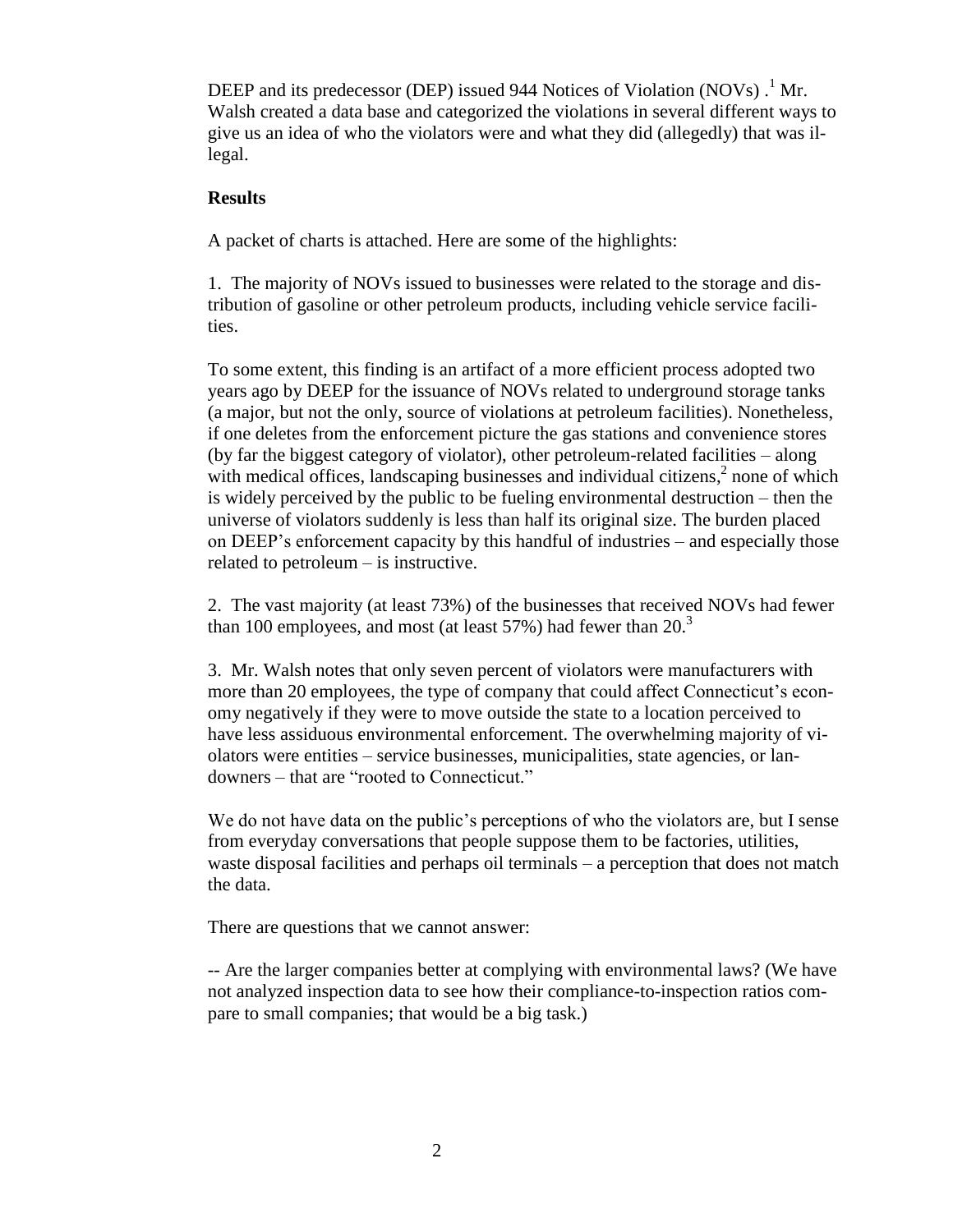-- What are the relative environmental burdens created by the violators? (A few large violators might be responsible for more illegal pollution than a large number of small businesses, but we do not have that data.)

-- Is it possible that the big companies, some of which can consume days of an inspector's time, might be placing the larger burden on DEEP's enforcement capacity even though the smaller violators are far more numerous? (While the question is interesting, our data would not provide an answer. We assume that violations and NOVs end up consuming more of DEEP's time and expense than inspections that do not find violations, irrespective of company size except in extreme cases.)

## **A note on the financial burden of petroleum**

The data show clearly that DEEP spends a considerable portion of its budget on the prevention of petroleum leaks and spills and on cleaning up those not prevented. And that conclusion focuses just on staff time and "paperwork" throughout the agency; it does not reflect the very large sums spent on actual cleanup of spills and leaks. And even *those* sums do not include the tens of millions of dollars obligated and/or paid to gas stations for clean-ups through the Underground Storage Tank Petroleum Clean-Up Fund, which used to receive its funds from the gross receipts tax on petroleum but is proposed to be phased out, much to the consternation of the industry. And finally, that does not include the sizable expenditure of staff time on clean-up of contaminated sites through the transfer act program and other remediation programs of DEEP, though we know that many contaminated properties owe their status to spilled petroleum.

The storage, distribution and containment of petroleum places a larger burden than any other sector of the economy on Connecticut's environmental enforcement capacity. This probably is not surprising because nearly every aspect of life in Connecticut is dependent on consumption of petroleum. The challenge might be to make sure that the cost of regulating petroleum does not compete with the state's highpriority conservation and environmental protection requirements that do not receive adequate resources. The state could ill afford to turn its back on the regulation of petroleum storage and distribution, but perhaps the cost of such regulation should be taken out of competition with funding for environmental protection and conservation.

One example, taken from current cases, might further illustrate this point. Since August 2010, hundreds of thousands of dollars have been spent on the clean-up of diesel fuel that leaked from a storage tank at the Southeast Area Transit District facility in Preston. DEEP reportedly will seek to recover its direct costs, but it does not know from whom; the land is owned by the state. Regardless of the outcome, it is almost certain that the state will end up paying hundreds of thousands of dollars, especially if staff time of multiple agencies is counted, on one spill characterized as big but of moderate impact. During this same period, numerous organizations have